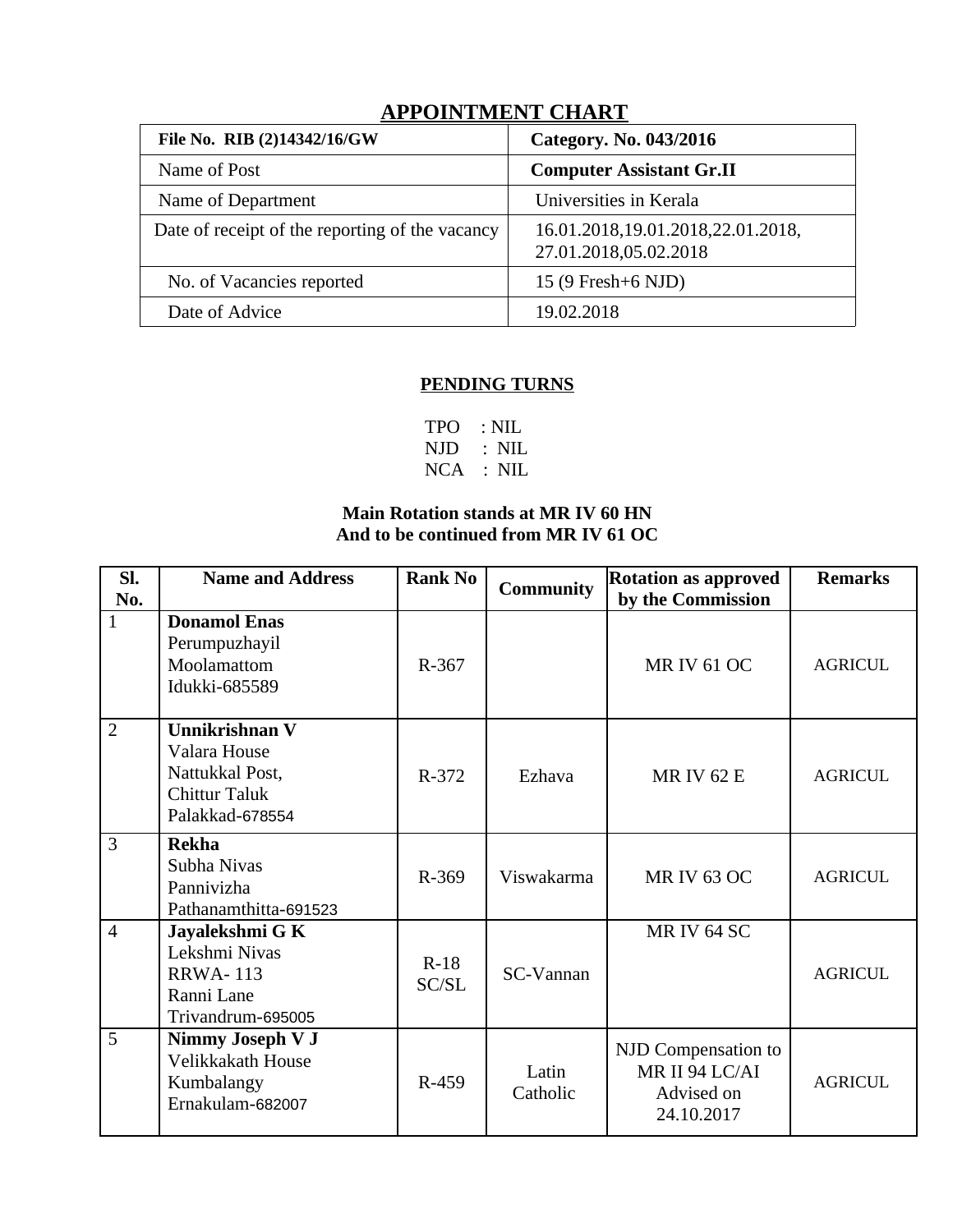| 6              | Sajeena S<br>Al Jasmin Manzil<br>Pulippara,<br>Pangode PO<br>Thiruvananthapuram<br>Pin-695609                      | R-484          | Muslim            | NJD Compensation to<br>MR III 36 M Advised<br>on 24.10.2017            | <b>AGRICUL</b> |
|----------------|--------------------------------------------------------------------------------------------------------------------|----------------|-------------------|------------------------------------------------------------------------|----------------|
| $\overline{7}$ | Neshida V K<br>Karappam Veettil<br>Kannoth<br>Thrissur-680510                                                      | $R-11$<br>DA/D | $DA-D$            | NJD Compensation to<br>266 <sup>th</sup> DA-D Advised<br>on 24.10.2017 | <b>AGRICUL</b> |
| 8              | <b>Rezeena Selim</b><br>Changazhimattathil<br>Udumbannoor PO<br>Idukki-685595                                      | R-487          | Muslim            | NJD Compensation to<br>MR IV 6 M Advised<br>on 24.10.2017              | <b>KUHS</b>    |
| 9              | Rejithakumari V V<br>Sawparnika<br>Thycaud,<br>Pirappancode<br>Thiruvanathapuram<br>Pin-695607                     | R-375          |                   | NJD Compensation to<br><b>MRIV110C</b><br>Advised on<br>24.10.2017     | <b>KUHS</b>    |
| 10             | <b>Bindhiya C G</b><br><b>Uppatt House</b><br>Anthikad<br>Thrissur-680641                                          | R-376          | Ezhava            | NJD Compensation to<br>MR IV 14 E Advised<br>on 24.10.2017             | <b>KUHS</b>    |
| 11             | <b>Nissa V S</b><br>Nirmala Bhavan<br>Mottammoodu,<br>Nemom PO<br>Thiruvananthapuram<br>Pin-695020                 | R-378          |                   | <b>MRIV 65 O C</b>                                                     | <b>KUFOS</b>   |
| 12             | Simila M<br>Shaji Manzil<br>Areepoikayail,<br>Kilimanoor<br>Thiruvananthapuram<br>Pin-695614                       | R-504          | Muslim            | <b>MRIV 66 M</b>                                                       | <b>CALICUT</b> |
| 13             | Gopika Rani V<br>Aswathy Bhavan,<br>Aaliyil, Njandoorkonam<br>Chempazhanthy PO<br>Thiruvananthapuram<br>Pin-695587 | R-379          | Ezhava            | <b>MR IV 67 O C</b>                                                    | <b>AGRICUL</b> |
| 14             | <b>Sophia Varghese</b><br>Arattukulangara<br>Thumpoly<br>Alappuzha-688008                                          | R-491          | Latin<br>Catholic | MR IV 68 LC/AI                                                         | <b>AGRICUL</b> |